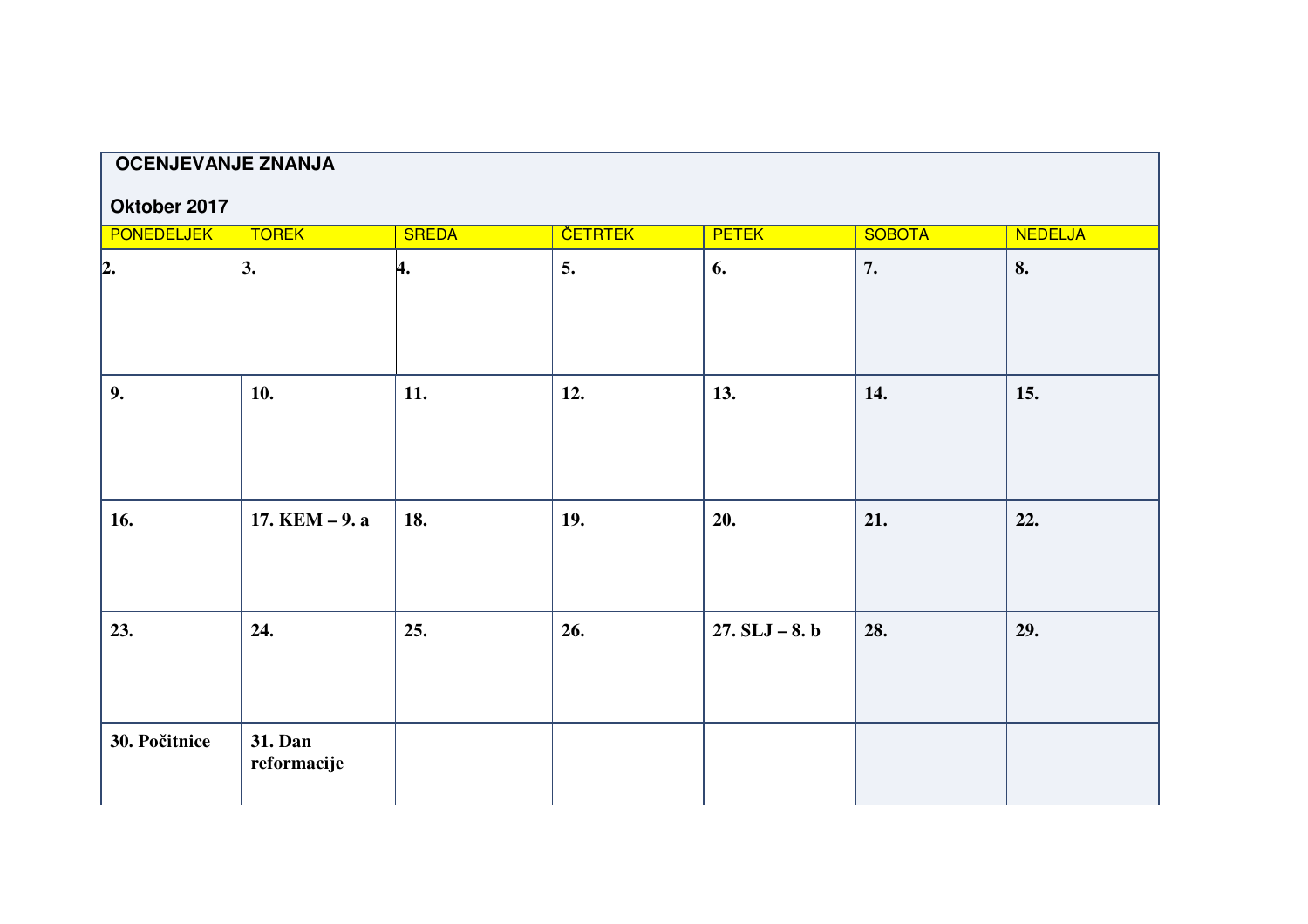# **OCENJEVANJE ZNANJA**

### **November 2017**

| <b>PONEDELJEK</b> | <b>TOREK</b>     | <b>SREDA</b>                        | <b>ČETRTEK</b>   | <b>PETEK</b>                     | <b>SOBOTA</b>      | <b>NEDELJA</b> |
|-------------------|------------------|-------------------------------------|------------------|----------------------------------|--------------------|----------------|
|                   |                  | 1. Dan mrtvih                       | 2. Počitnice     | 3. Počitnice                     | $\boldsymbol{4}$ . | 5.             |
| 6.                | 7.               | 8.                                  | 9.               | 10.                              | 11.                | 12.            |
| 13.               | 14. $TJA - 7. a$ | 15.                                 | 16.              | $17. TJA - 6. a$<br>$MAT - 7. a$ | 18.                | 19.            |
| 20.               | 21.              | 22.                                 | $23. MAT - 8. a$ | $24. MAT - 8. b$                 | 25.                | 26.            |
| 27.               | 28.              | $29. TJA - 8. a, b$<br>$MAT - 9. a$ | 30.              |                                  |                    |                |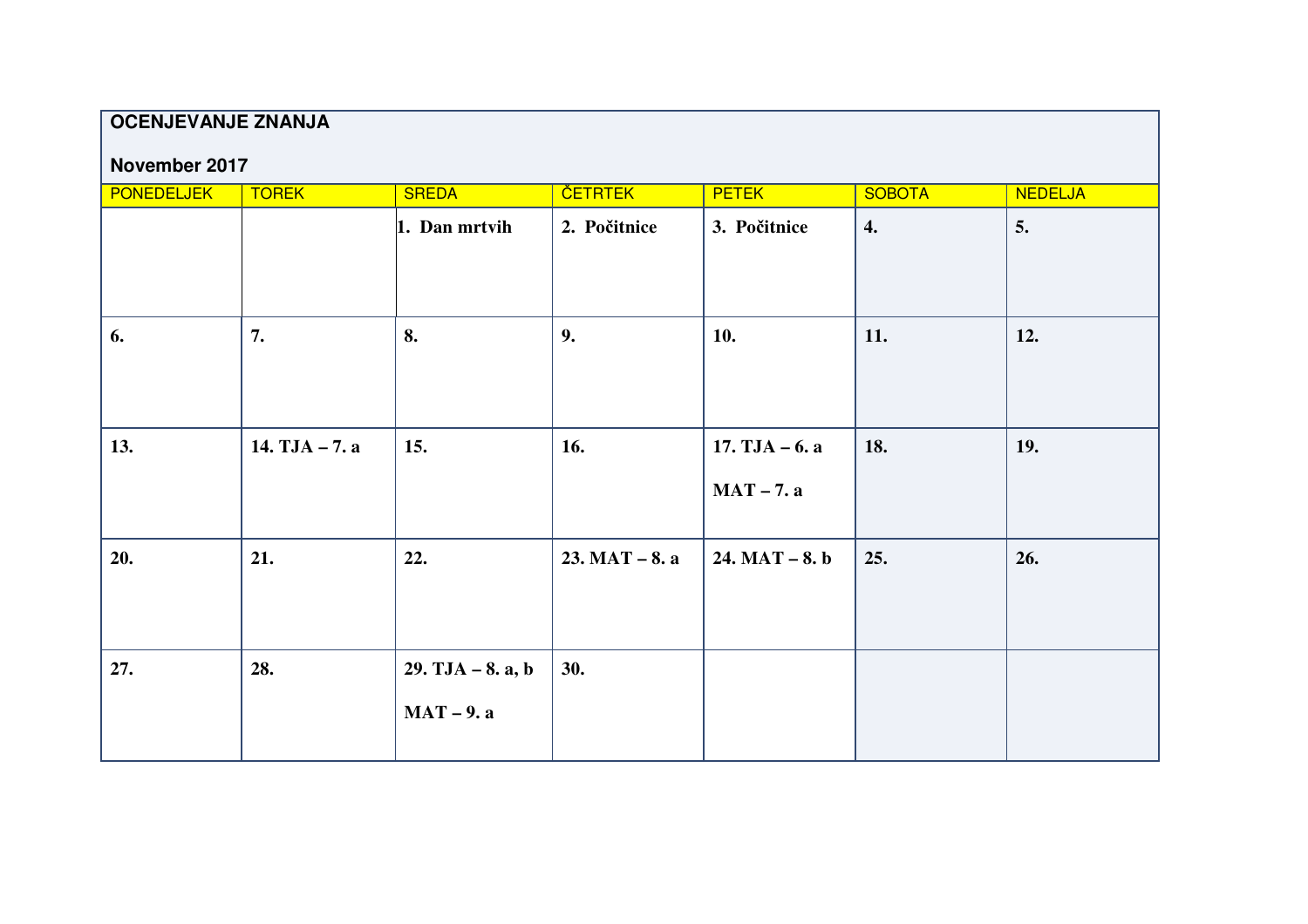## **OCENJEVANJE ZNANJA**

| December 2017 |  |
|---------------|--|
|               |  |

| <b>PONEDELJEK</b> | <b>TOREK</b>                             | <b>SREDA</b>                       | <b>ČETRTEK</b>          | <b>PETEK</b>                                          | <b>SOBOTA</b> | <b>NEDELJA</b> |
|-------------------|------------------------------------------|------------------------------------|-------------------------|-------------------------------------------------------|---------------|----------------|
|                   |                                          |                                    |                         | 1.                                                    | 2.            | 3.             |
| 4.                | $5.$ KEM $-8.$ a, b                      | 6. BIO $-8$ . a, b<br>$GEO - 7.$ a | 7.                      | $8. NIT - 5. a$<br>$NAR - 6. a, 7. a$<br>$BIO - 9. a$ | 9.            | 10.            |
| 11.               | 12.                                      | 13.                                | 14.                     | 15. $GEO - 9.$ a                                      | 16.           | 17.            |
| 18.               | 19.                                      | 20.                                | 21.                     | 22.                                                   | 23.           | 24.            |
| 25. Božič         | 26. Dan<br>samostojnosti in<br>enotnosti | 28.<br><b>POČITNICE</b>            | 29.<br><b>POČITNICE</b> | 30. POČITNICE                                         | 31.           |                |